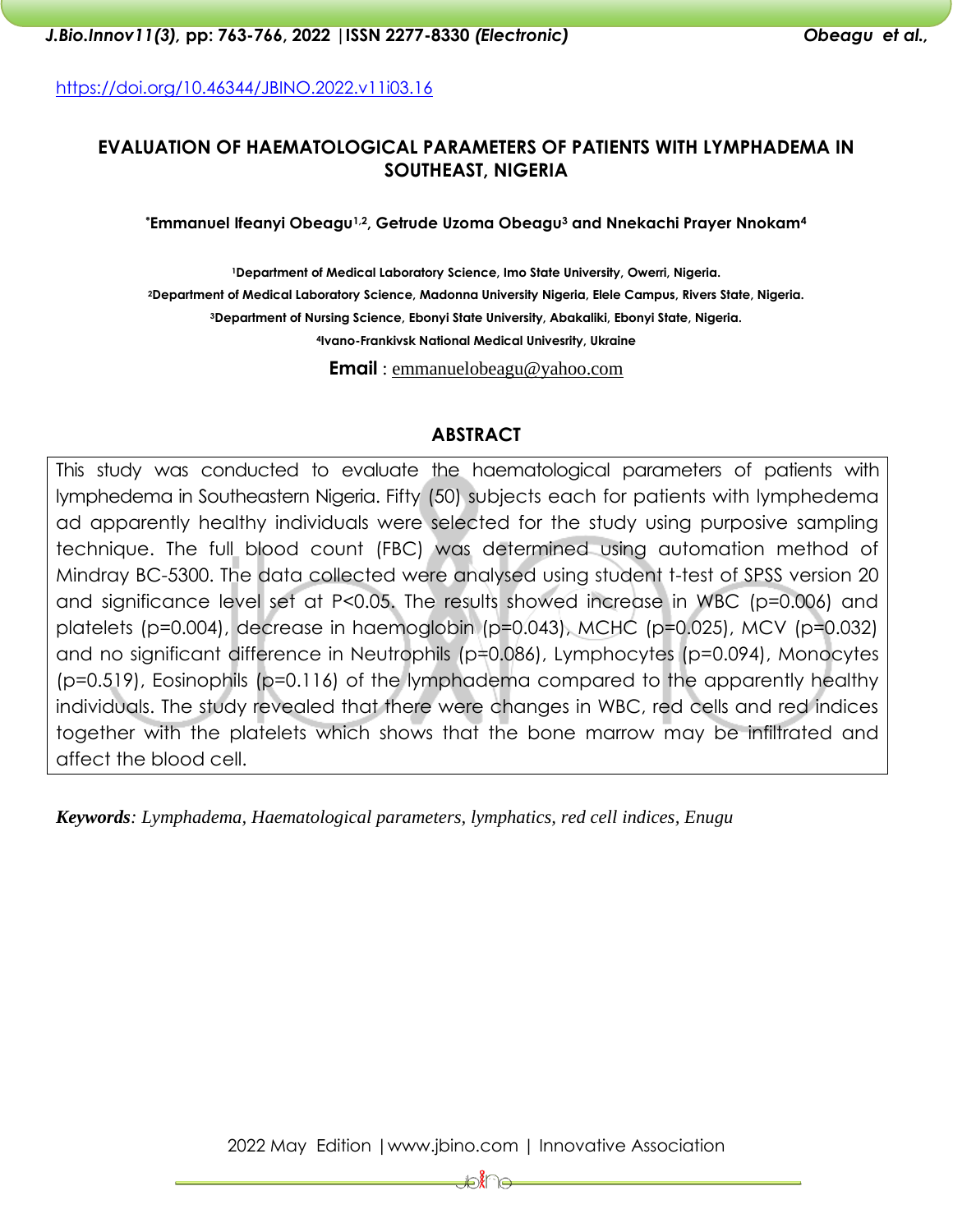#### **Introduction**

Lymphedema is a chronic disease that is indicated by an increased accumulation of lymph in the body, causing swelling that can cause changes in the skin and tissues. The long-term, progressive accumulation of protein-rich fluid in the interstitial and fibrous adipose tissue exceeds the ability of the lymphatic system to transport fluid. Swelling associated with lymphedema can occur anywhere on the body, including the arms, legs, genitals, face, neck, chest wall, and oral cavity. Lymphedema is classified as either primary or secondary lymphedema (Rockson and Rivera, 2008). The incidence of lymphedema has been extensively studied in the oncology population. Lymphedema develops in 1 in 5 women who have overcome breast cancer (DiSipio *et al.,* 2013). Head and neck cancer can cause lymphatic and soft tissue complications during the first 18 months after treatment, with more than 90% of patients having some form of internal or external lymphedema. , Or have experienced complex lymphedema. More than half of these patients develop fibrosis (Ridner *et al.,* 2016).

There is no definitive cure for lymphedema, but its progression and potential complications can be well managed with proper diagnosis and treatment (Grada and Phillips, 2017). Dramatic changes in haematological parameters were so detrimental to patients that hematological parameters are a useful indicator of health and are needed to conduct studies in patients with lymphedema. Increase. Early detection and treatment of lymphedema is the key to saving complications. Patients received appropriate guidance and

counseling before agreeing to participate in the study. This study was conducted to evaluate the haematological parameters of patients with lymphedema in southeastern Niaeria.

*Keywords: Haematological parameters, lymphedema, red cell indices, primary and secondary lymphedema, orthopaedic*

# **Materials and Methods Study area**

The study was done in Enugu Metropolis using National Orthopaedic Hospital, Enugu as the study site.

#### **Study design**

The study involved hospital based cross sectional purposive sampling of the lymphedema patients and apparently healthy adults who visited the hospital for other purposes.

# **Subjects**

Fifty (50) subjects each for patients with lymphedema ad apparently healthy individuals were selected for the study using purposive sampling technique.

#### **Ethical considerations**

The details of the research which does not involve administration of drug were explained to the subjects and allowed to join willingly or withdraw at any stage. The confidentiality of the results and consents were obtained from the subjects before any sample was collected from the subjects.

2022 May Edition |www.jbino.com | Innovative Association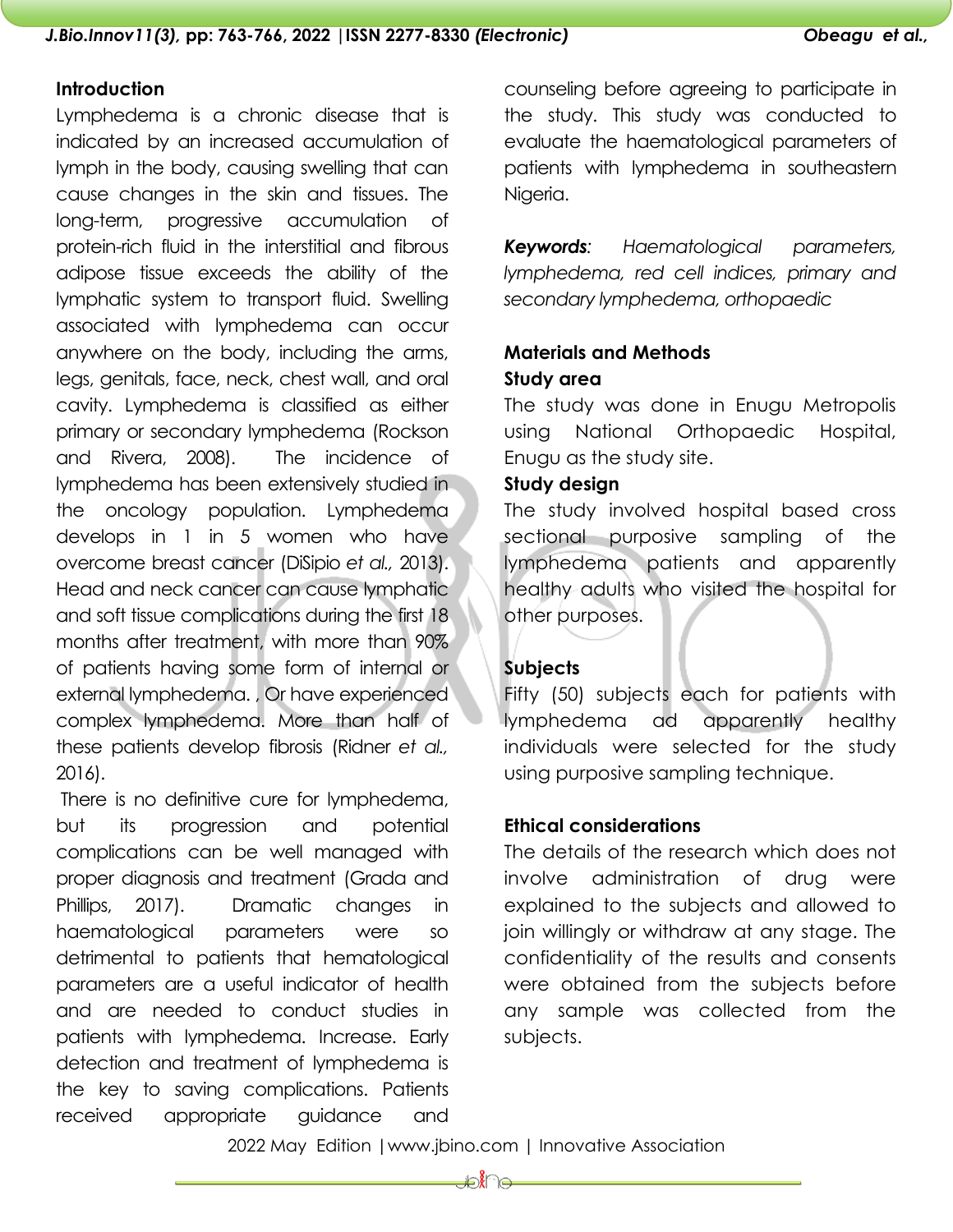# **Statistical analysis**

The data collected were analysed using student t-test of SPSS version 20 and significance level set at P<0.05

# **Results**

5300

**Laboratory investigations**

The full blood count (FBC) was determined using automation method of Mindray BC-

# **Table 1: Haematological parameters of lymphadema patients compared to apparently healthy**

#### **individuals**

| <b>Parameters</b>   | <b>Control</b>   | Lymphadema       | t-value  | p-value             |
|---------------------|------------------|------------------|----------|---------------------|
| WBC $(X 10^9/L)$    | $4.63 \pm 0.35$  | $6.07 \pm 0.31$  | $-5.333$ | $0.006*$            |
| Neutrophil (%)      | $67.67 \pm 2.52$ | $72.33 \pm 2.52$ | $-2.271$ | 0.086 <sup>NS</sup> |
| Lymphocytes $(\% )$ | $28.33 \pm 2.08$ | $23.67 \pm 3.06$ | 2.186    | $0.094 N\bar{s}$    |
| Monocytes $(\%)$    | $2.67 \pm 0.58$  | $2.33 \pm 0.58$  | 0.707    | $0.519^{N}$         |
| Eosinophil $(\%)$   | $1.33 \pm 0.58$  | $2.00\pm0.00$    | $-2.000$ | $0.116^{NS}$        |
| Haemoglobin         | $13.00 \pm 1.00$ | $10.93 \pm 0.70$ | 2.929    | $0.043*$            |
| (g/dl)              |                  |                  |          |                     |
| $PCV$ $(\% )$       | $40.00 \pm 2.00$ | $32.67 \pm 2.52$ | 3.951    | $0.017*$            |
| $MCHC$ (g/dl)       | $34.33 \pm 0.58$ | $32.00 \pm 1.00$ | 3.500    | $0.025*$            |
| MCV(f)              | $87.33 \pm 2.52$ | $80.67 \pm 2.52$ | 3.244    | $0.032*$            |
| Platelets(X)        | $210.00\pm36.06$ | 333.00±5.57      | $-5.840$ | $0.004*$            |
| $10^9$ /L)          |                  |                  |          |                     |
|                     |                  |                  |          |                     |

The results showed increase in WBC (6.07±0.31 X 109/L, 4.63±0.35 X 109/L, p=0.006) and platelets (333.00±5.57 X 109/L, 210.00±36.06 X 109/L, p=0.004), decrease in haemoglobin (10.93±0.70 g/dl, 13.00±1.00 g/dl, p=0.043) , MCHC (32.00±1.00 g/dl, 34.33±0.58 g/dl, p=0.025), MCV (80.67±2.52 fl, 87.33±2.52fl, p=0.032) and no significant difference in Neutrophils (72.33±2.52%, 67.67±2.52%, p=0.086), Lymphocytes  $(23.67\pm3.06\%,$  28.33 $\pm$ 2.08%, p=0.094), Monocytes (2.33±0.58%, 2.67±0.58%, p=0.519), Eosinophils (2.00±0.00%,

1.33±.0.58%, p=0.116) of the lymphadema compared to the apparently healthy individuals respectively.

## **Discussion**

The results showed increase in WBC (p=0.006) and platelets (p=0.004), decrease in haemoglobin (p=0.043), MCHC (p=0.025), MCV (p=0.032) and no significant difference in Neutrophils (p=0.086), Lymphocytes (p=0.094), Monocytes (p=0.519), Eosinophils (p=0.116) of the lymphadema compared to the